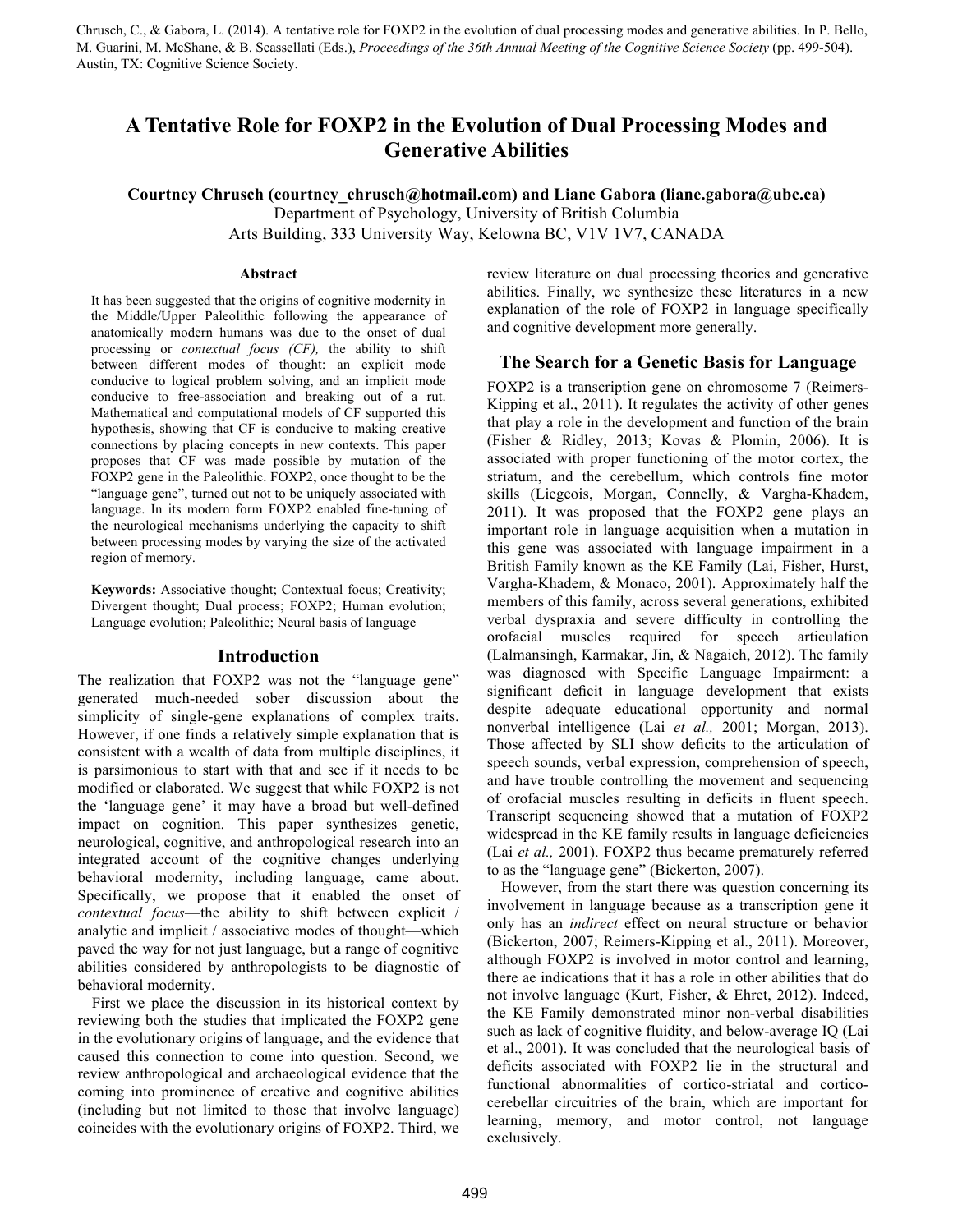Language is likely a polygenic trait (Chabris et al., 2012; see Kovas & Plomin, 2006). It is difficult to identify all the genes that contribute to an ability as complex as language; this is the problem of "missing heritability" (Manolio et al., 2009). Moreover, a gene such as FOXP2 may be pleiotropic in its effects, *i.e.,* it may affect multiple traits (Kovas & Plomin, 2006). Nevertheless, it is well established that a small change or perturbation can percolate through a system resulting in massive, large-scale changes, a phenomenon known as self-organized criticality (Bak, Tang, & Wiesenfeld, 1987). Self-organized criticality plays an important role in gene expression, particularly in the case of regulatory genes (Kauffman, 1993). This makes it worth at least considering the possibility that FOXP2 plays a role in cognition that extends beyond its role in language and yet is nonetheless clear-cut and identifiable.

## **Imitation and the Evolution of Language**

Evidence that FOXP2 is actively transcribed in brain areas where mirror neurons are present led to the hypothesis that FOXP2 made language possible through its effect on the capacity to imitate (Corballis, 2004a). Two simple forms of imitation are: (1) *onomatopoeia,* in which a speaker refers to something by making a sound that phonetically resembles it (e.g., referring to the sound made by a frog as "ribbit"), and (2) *interjections,* which may have begun with sounds such as the smacking of the mouth and lips during hunger. It has long been thought that onomatopoeia and interjections paved the way for more complex vocalizations (Chomsky, 1975; Farrar, 1866). The idea that imitation precipitated language was strengthened by findings that mirror neurons play a key role in language development (Arbib, 2011). However, the role of mirror neurons is controversial and the evidence for transcription of FOXP2 in areas where they are present is disputed. Moreover, in order to imitate the language of others there must already be others who are using language. Therefore, if FOXP2 played a role in the origin of language this is not fully accounted for by the mediating role of imitation. Moreover, the hypothesis that FOXP2 affects language by way of its effect on imitation does not explain the existence of defects associated with FOXP2 mentioned earlier that involve neither language nor imitation. Finally, imitation, but not grammatical, syntactically rich language, is seen in other species. In short, FOXP2 does not appear to affect language solely through its effect on imitation.

## **The Cultural Explosion of the Middle-Upper Paleolithic**

FOXP2 underwent accelerated evolution approximately 200,000 years ago (Corballis, 2004b; Lai et al., 2001). Within the last 200,000 years it underwent at least two human-specific mutations (Morgan, 2013; Lai *et al*., 2001). This corresponds to the appearance of anatomically modern humans in the fossil record between 200,000 and 100,000 years ago (Lai et al., 2001). It has been proposed that the appearance of anatomically modern humans was due to amino acid substitutions that differentiate the human FOXP2 gene from that of chimpanzees (Enard et al., 2002; Zhang et al., 2002). At least one FOXP2 mutation occurred within the last 100,000 years (Lai *et al*., 2001). This aligns FOXP2 change with the onset of behavioral modernity including complex language. Anatomical modernity preceded behavioral modernity; Leakey (1984) writes of anatomically modern human populations in the Middle East with little in the way of culture, and concludes, "The link between anatomy and behavior therefore seems to break" (p. 95).

The origin of complex language is widely associated with what Mithen (1998) refers to as the 'big bang' of human culture. The European archaeological record provides extensive evidence of an unparalleled cultural transition occurred between 60,000 and 30,000 years ago, at the onset of the Upper Paleolithic. Considering it "evidence of the modern human mind at work," Leakey (1984:93-94) describes this period as "unlike previous eras, when stasis dominated, ... [with] change being measured in millennia rather than hundreds of millennia." This period exhibits more innovation than in the previous six million years of human evolution (Mithen, 1998). It marks the beginnings of traits considered diagnostic of behavioral modernity, including a more organized, strategic, season-specific style of hunting involving specific animals at specific sites, elaborate burial sites indicative of ritual and religion, evidence of dance, magic, and totemism, colonization of Australia, and replacement of Levallois tool technology by blade cores in the Near East. In Europe, complex hearths and art appeared, including cave paintings of animals, decorated tools and pottery, bone and antler tools with engraved designs, ivory statues of animals and sea shells, and personal decoration such as beads, pendants, and perforated animal teeth, many of which may have indicated social status.

Whether this period was a genuine revolution culminating in behavioral modernity is hotly debated because claims to this effect are based on the European Paleolithic record, and largely exclude the African record (Fisher & Ridley, 2013). Many artifacts associated with a rapid transition to behavioral modernity 40-50,000 years ago in Europe are found in the African Middle Stone Age tens of thousands of years earlier, which pushes the cultural transition more closely into alignment with the transition to anatomical modernity and the associated changes to FOXP2. What is clear is that modern behavior appeared in Africa between 100,000 to 50,000 years ago, and spread, resulting in displacement of the Neanderthals in Europe (Fisher & Ridley, 2013). From this point on there was only one hominid species: modern *Homo sapiens*. Despite a lack of overall increase in cranial capacity, the prefrontal cortex, and more particularly the orbitofrontal region, increased significantly in size, in what was most likely a time of major neural reorganization (Morgan, 2013).

Thus, a period of significant FOXP2 evolution overlaps with both the transition to anatomical modernity and the cultural transition of the Middle-Upper Paleolithic. This suggests that that FOXP2 may have played a role in the onset of modern human cognitive abilities.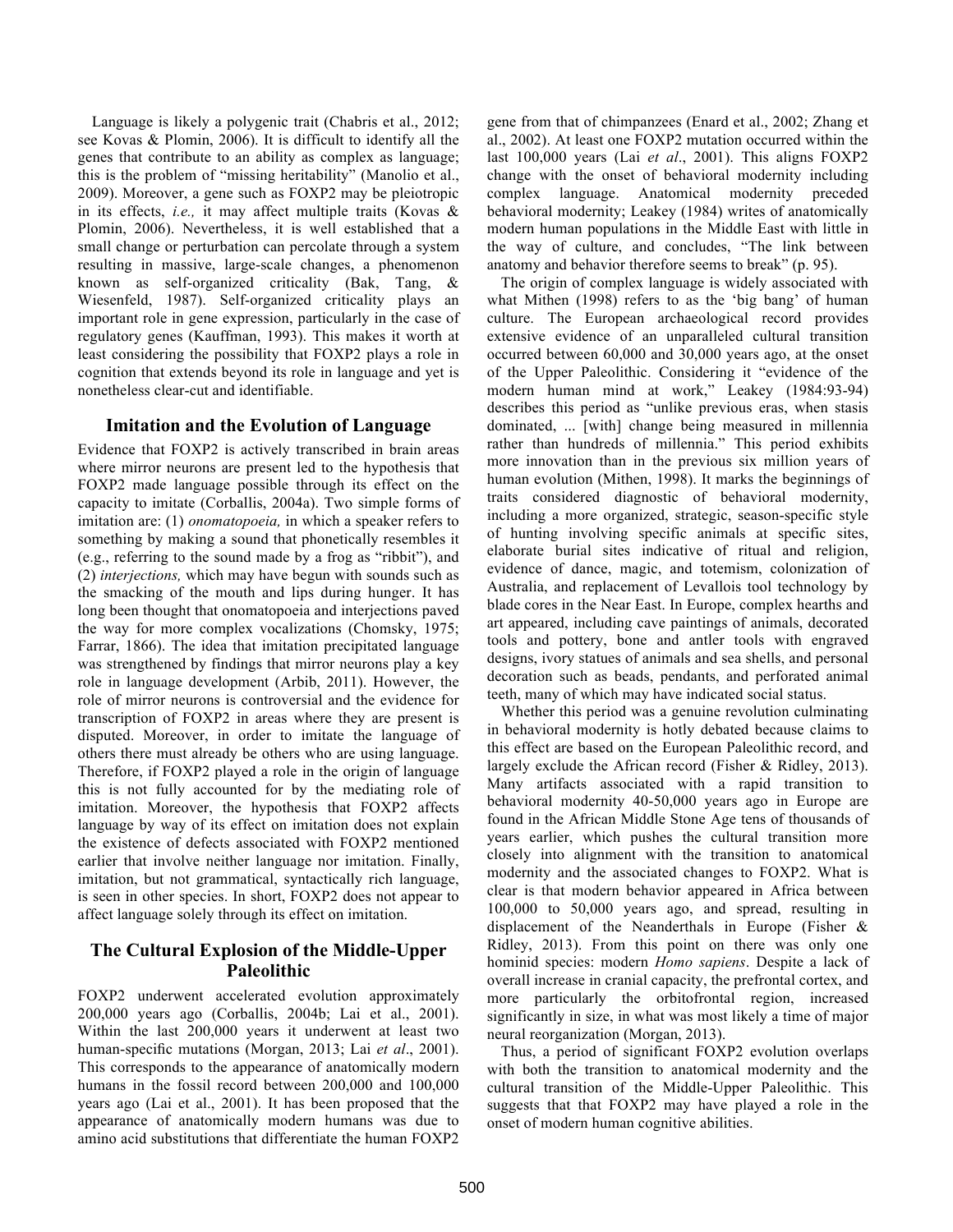## **Contextual Focus as Explanation for the Creative Explosion**

We have seen evidence that FOXP2 plays a role in the evolution of complex cognitive abilities including language but this relationship is not solely mediated through its effects on the capacity for imitation. We now provide the necessary background to consider an alternative scenario.

It has been proposed that the Paleolithic transition reflects fine-tuning of the capacity to subconsciously shift between different modes of thought (Gabora, 2003 Gabora & Kaufman, 2010; Gabora & Kitto, 2013). The ability to shift between different modes was referred to as *contextual focus* (CF) because it requires the ability to focus or defocus attention in response to the context or situation one is in. CF is in some ways similar to the notion of *dual processing*, according to which we use *explicit* cognition for conscious analysis of the task at hand, and *implicit* cognition for free association and quick 'gut' responses (Evans, 2008; Frankish, 2011; Nosek, 2007; Willingham & Goedert-Eschmann, 1999). The creativity literature makes a similar distinction between (1) divergent or *associative* processes during idea generation, while (2) convergent or *analytic* processes predominate during the refinement. processes predominate during the refinement, implementation, and testing of an idea (Finke, Ward, & Smith, 1992). Associative thought maps onto implicit cognition, while analytic thought maps onto explicit cognition (see Sowden, Pringle, & Gabora, in press, for a comparison and discussion of the relationship dual processing theory and dual theories of creativity).

The proposal then is that the onset of CF in the Paleolithic was made possible through fine-tuning of the biochemical mechanisms underlying the capacity to shift between these modes, depending on the situation, by varying the specificity of the activated memory region (Gabora, 2003). Defocused attention, by diffusely activating a wide region of memory, is conducive to associative thought; it enables obscure (but potentially relevant) aspects of the situation to come into play. It is useful for the generation of new connections when one is stuck in a rut. Focused attention is conducive to analytic thought; memory activation is constrained enough to hone in and perform logical mental operations on the most clearly relevant aspects. It is reasonable that one or more genes would have been involved in the fine-tuning of the biochemical mechanisms underlying the capacity to subconsciously shift between these two processing modes. Regions consisting of many cell assemblies participate in the encoding of more memories than regions containing few.

## **Formal Models of Contextual Focus**

The hypothesis that CF is responsible for the burst of innovation in the Paleolithic is supported by formal models of CF. A mathematical model of CF was developed (Gabora & Aerts, 2009), and a version of this model was consistent with experimental data from a study in which participants were asked to rate the typicality of exemplars of a concept for different contexts (Veloz, Gabora, Eyjolfson, & Aerts, 2011). Introducing measures of state robustness and context

relevance, the modeled showed that a shift to a more associative processing mode (by varying the exemplar typicality threshold) is accompanied by changes in the relevance of different contexts, such that seemingly atypical states of the concept can become typical states. This result is important because viewing a familiar concept from a new context and thereby making new connections is the essence of creativity; it underlies not just the generativity of language but the characteristically human ability to adapt old ways to new circumstances.

The effect of CF at the level of society was investigated using a computational model of cultural evolution consisting of an artificial society of neural-network based agents that invent and imitate ideas for cultural outputs. CF was introduced into an artificial society by giving agents the capacity to shift between different processing modes depending on the effectiveness of their current cultural output (Gabora & Firouzi, 2012). The fitness of cultural outputs was significantly higher with CF than without it, as shown in Figure 1. The diversity, or number of cultural outputs, showed the typical pattern of an increase as the space of possibilities is explored followed by a decrease as agents converge on the fittest outputs. However, with CF, this occurs more quickly, and although early in a run diversity is lower with CF (because agents more quickly hone in on superior cultural outputs) in the long run diversity is higher, as shown in Figure 2 (because a greater number of superior cultural outputs are found). Together, Figures 1 and 2 show that the onset of CF provides a computationally feasible explanation for how the increased utility and variety of artifacts in the Middle/Upper Paleolithic came about.

## **The Neurological Basis of Contextual Focus**

To see why the onset of CF could reasonably be attributed to fine-tuning at the neurological level and give rise to a Paleolithic burst of creativity we need to examine the features of associative memory that allow creative connections to be made. The notion that diffuse activation is conducive to associative thought while activation of a narrow receptive field is conducive to analytic thought is consistent with the architecture of associative memory (Gabora, 2000; Gabora & Ranjan, 2012). Memories are encoded in neurons that are sensitive to ranges (or values) of *microfeatures* (Churchland & Sejnowski, 1992). Each neuron responds maximally to a particular microfeature and responds to a lesser extent to related microfeatures, an organization referred to as *coarse coding* (Hubel & Wiesel, 1965). An item in memory is *distributed* across cell assemblies that contain many neurons; each neuron participates in the storage of many items (Hinton, McClelland, & Rumelhart, 1986). Memory is also *content addressable:* there is a systematic relationship between the content of a representation and the neurons where it gets encoded. Thus representations that get encoded in overlapping regions of memory share features, and representations can be evoked by stimuli that are similar or "resonant" in some (perhaps context-specific) way (Hinton,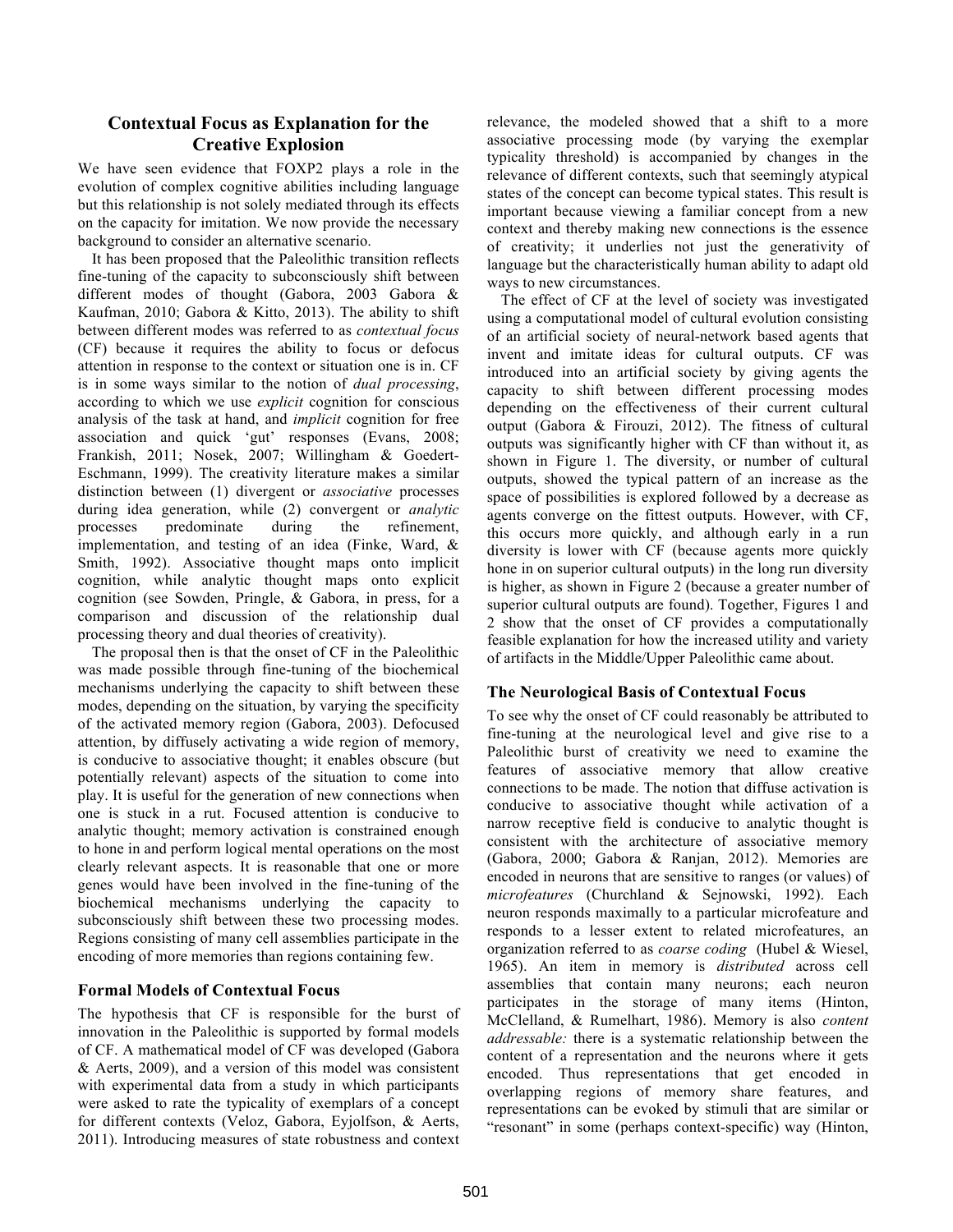McClelland, & Rumelhart, 1986; Marr, 1969).



Figure 1. The mean fitness of cultural outputs generated by agents in a computational model of cultural evolution was higher in agents with CF (those with the ability to shift



Figure 2. Figure 1. The diversity of cultural outputs generated by agents with CF increases more quickly and stabilizes at a higher value than for agents without CF.

These properties of associative memory—distributed representation, coarse coding, and content addressability make possible both the capacity to stay on task during analytic thought, and the forging of unusual yet relevant connections during associative thought (Gabora, 2000; Gabora & Ranjan, 2012). Each thought may activate more or fewer cell assemblies depending on the nature of the task at hand. Focused attention is conducive to analytic thought because memory activation is constrained enough to zero-in and specifically operate on the most defining properties. Defocused attention, by diffusely activating a diversity of memory locations, is conducive to associative thought; obscure (but potentially relevant) properties of the situation come into play. Thus while in an analytic mode of thought the concept TOOL might only activate a hand axe, the most commonly used tool, in an associative mode of thought, all

sorts of items in one's environment might be viewed as a potential tool depending on what one wants to accomplish. Once it was possible to shift between these modes of thought, cognitive processes requiring either analytic thought, associative thought or both could be carried out more effectively, and indeed the fruits of one mode of thought could become ingredients for the other mode, thereby facilitating the forging of a richly integrated internal model of the world. Hence we propose that the Paleolithic transition reflects a mutation to FOXP2 that caused finetuning of the capacity to spontaneously shift between associative and analytic modes depending on the situation by varying the specificity of the activated memory region.

#### **The Evolutionary Origins of Contextual Focus**

We now present our argument for how FOXP2 made possible the explosion of creativity and onset of language in the Middle / Upper Paleolithic. Amino acid substitutions that differentiate the human genome FOXP2 gene from that of chimpanzees led to the appearance of anatomically modern humans. This genetic modification changed the functioning of neurons in the basal ganglia that contribute to cognitive flexibility. These neurons show greater synaptic plasticity and dendrite length in humans compared to chimpanzees. These changes enhanced the efficiency of neural corticobasal ganglia circuits in the human brain. It enabled individuals to modulate the degree of cognitive flexibility by spontaneously adjusting how much detail of any given thought or experience impact associative memory. Humans became able to shift between focused and defocused modes of attention, and thereby engage in CF. By tuning one's mode of thought in response to the needs of the present moment, CF allowed information to be processed at different degrees of granularity, and from different perspectives.

It is thus by way of CF that hominids became able to combine words into an infinite variety of sentences, to spontaneously change the direction of abstract thought, and to adapt behavior to changing circumstances. Individuals could engage in analytic thought as a default, but switch to associative thought when they were stuck, or when they wanted to express themselves or produce outputs that were aesthetically satisfying. Associative thought enabled them to connect ideas in new ways, resulting in creative ideas. These new mental combinations resulted in advanced tools, elaborate burials, and many forms of art and jewelry.

## **Creativity, Evolution, ADHD, and Schizophrenia**

Further support for the proposal that FOXP2 played a role in the creative explosion of the Paleolithic and the onset of complex language comes from the literature on schizophrenia and attention deficit hyperactivity disorder (ADHD). Attention-deficit/hyperactivity disorder (ADHD) is a common psychiatric disorder with symptoms of inattention, hyperactivity, and/or impulsivity that occurs in approximately 4–5% of children and persists into adulthood in at least 30% of patients diagnosed during infancy (Ribases et al., 2012). Genes that contribute to the acquisition of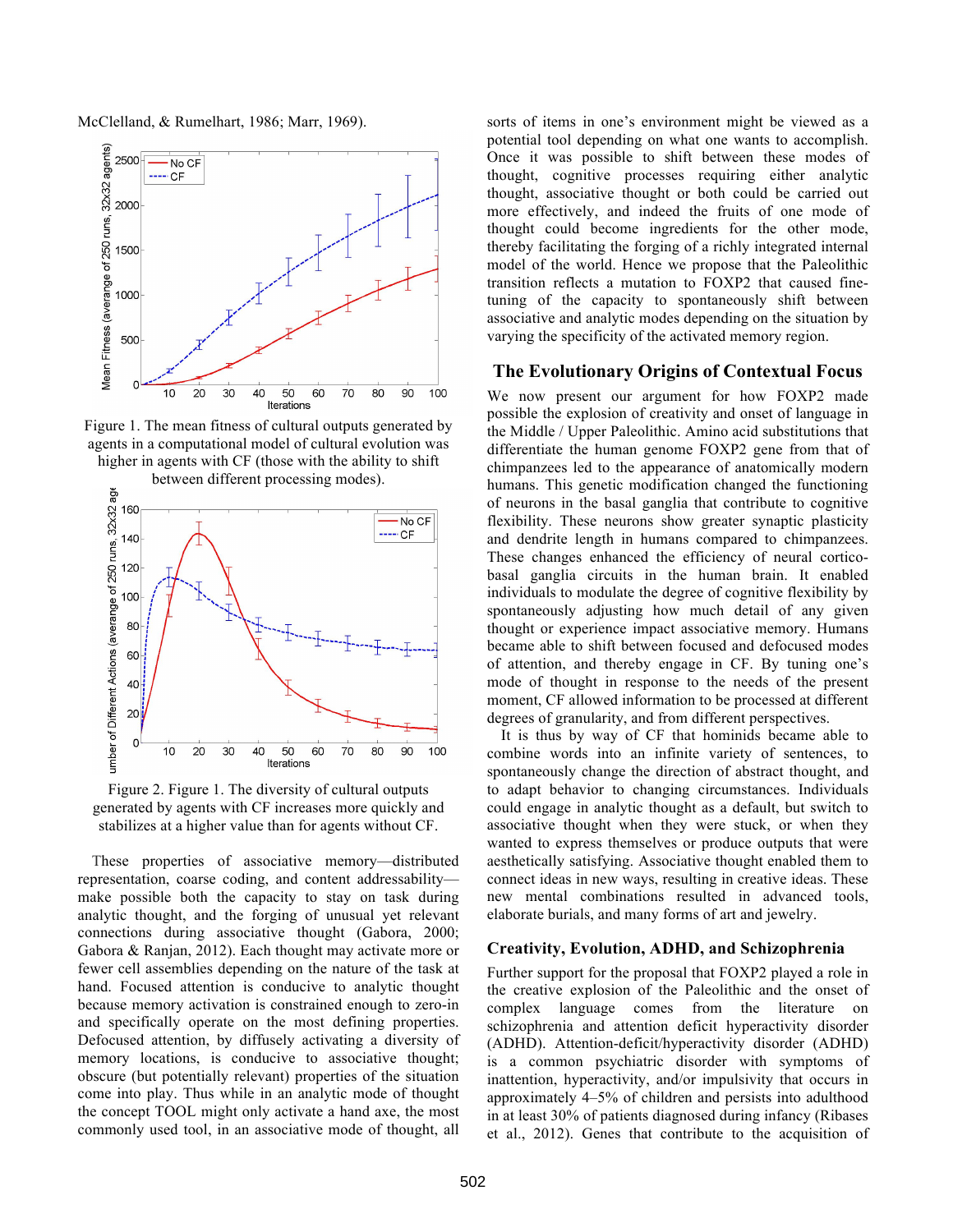reading and spelling skills and play a role in speech and language are strong candidates to be involved in both ADHD and learning problems. FOXP2 affects activity of the corticobasal ganglia circuits known to contribute to ADHD (Ribases et al., 2012).

Schizophrenia is a serious mental disorder characterized by delusions, hallucinations, disorganized speech, catatonia, paranoia, keen interest in religion, emotional flattening, and creativity. Hallucinations may take the form of verbal running commentary, or multiple voices conversing with each other. There is evidence that neural connections that predispose one to schizophrenia contribute to creativity (Cropley & Sikand, 1973). Genes that affect the dorsolateral prefrontal and orbitofrontal cortices differently individuals with schizophrenia exhibit positive selection for differential expression between humans and chimpanzees (Morgan, 2013). Moreover, a polymorphism in FOXP2 can cause language deficits in patients with schizophrenia, suggesting that increased risk of schizophrenia is the price *Homo sapiens* pay for language and creativity (Sanjuan, Tolosa, Dagnall, Molto, & de Frutos, 2010). Moreover, schizophrenia is sometimes associated with both language impairment and above-average creativity (Kuttner Lorincz, & Swan, 1967). These findings suggest that the creative explosion of the Middle-Upper Paleolithic including the onset of complex language may have indirectly selected for genes involved in schizophrenia.

#### **Discussion**

The overall thread of our argument is synthesized in Figure 3. We propose that a form of FOXP2 that evolved during the Paleolithic was responsible for the neurological underpinnings of the ability to shift between associative and analytic modes of thought. This enabled hominids to process information at multiple levels of detail and from different perspectives. It generated a need to think through and communicate complex thoughts. This brought selective pressure for the capacity to express oneself, thereby creating an environment conducive to the emergence of complex language including recursion, grammar, word inflections, syntactical structure, and comprehension.

The proposal is consistent with findings that FOXP2 is associated with cognitive abilities that do not involve language, and with findings that non-language creative abilities arose at approximately the same time as complex language. The argument is also consistent with the view that what is at the core of our uniquely human cognitive abilities is the capacity to place things in context, or see things from different perspectives (Gabora & Kaufman, 2010). This enables us to put our own spin on the inventions of others, modifying them to suit our own needs and tastes, leading to new innovations that build cumulatively on previous ones. It permits us to modify thoughts, impressions, and attitudes by thinking about them in the context of each other, and weaving them into an integrated structure that defines who we are in relation to the world. Our compunction to put our own spin on the ideas and inventions of others results in accumulative cultural change, referred to as the *ratchet effect* (Tomasello, Kruger, & Ratner, 1993).



Figure 1: Schematic illustration of the proposed relationship between FOXP2, language, and contextual focus.

The picture presented here is speculative and incomplete. Likely other genes play a role in the capacity for CF, and other cognitive mechanisms are involved. Future research will aim at developing means of testing the hypothesis, and elucidating the neural mechanisms by which FOXP2 could enable a shift between different modes of thought during different phases of problem solving and other creative tasks.

#### **Acknowledgments**

We are grateful for funding to the second author from the Natural Sciences and Engineering Research Council of Canada and the Flemish Fund for Scientific Research, Belgium, and to Simon Tseng who made the graphs.

#### **References**

- Arbib, M. A. (2011). From mirror neurons to complex imitation in the evolution of language and tool-use. *Annual Review of Anthropology, 40*, 257-273.
- Bak, P., Tang, C., & Weisenfeld, K. (1988). Self-organized criticality. *Physical Review 38*, 364.
- Bickerton, D. (2007). Language evolution: a brief guide for linguists. *The Evolution of Language, 117*, 510-526.
- Chabris (2012). Most reported genetic associations with general intelligence are probably false positives. *Psychological Science, 23,* 1314-23.
- Chomsky, N. (1975). *Reflections on Language*. Pantheon.
- Churchland, P. & Sejnowski, T. (1992). *The computational brain*. Cambridge, MA: MIT Press.